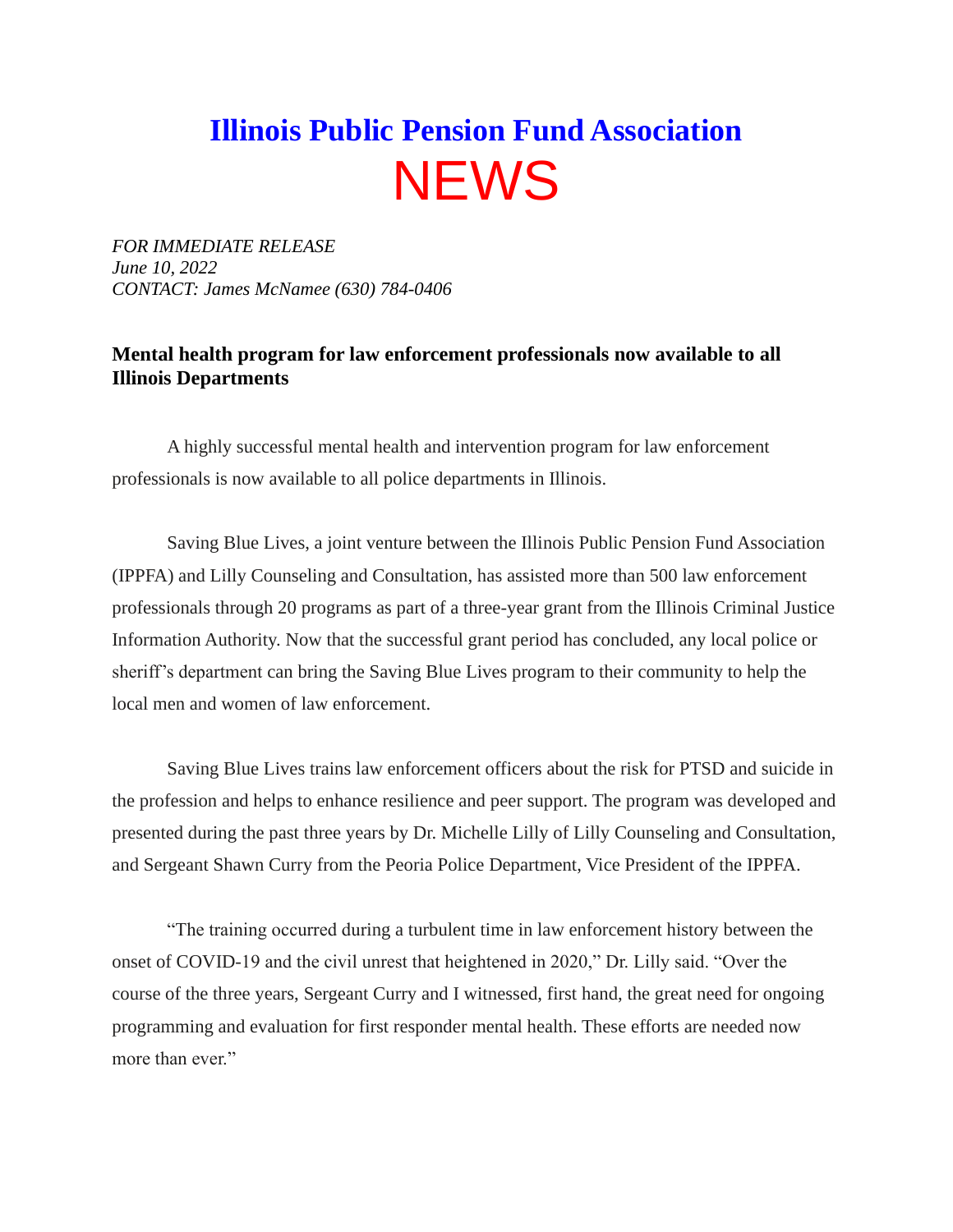Sergeant Curry had these observations from the Saving Blue Lives sessions.

"We encountered so much suffering over the past three years, which was complicated by the fact that many officers reported that they either couldn't find competent providers or had seen providers who really didn't seem to understand police culture," Curry said. "When officers have bad experiences with a mental health practitioner who doesn't understand the culture, it makes them less likely to seek help in the future."

The partnership between IPPFA and Lilly Counseling and Consultation comes at a critical time for Illinois law enforcement. Public Act 101-0652 enacted by the Illinois General Assembly requires departments to provide a yearly counseling session to all law enforcement officers in the state of Illinois. While this legislation is a powerful first step to de-stigmatize mental health treatment for law enforcement, it represents an additional challenge to departments who are tasked with identifying mental health practitioners who are able to provide sessions for officers, and do so with an understanding of the unique challenges and needs of law enforcement.

Lilly Counseling and Consultation offers a number of services, including customized training on mental health, resilience and stress management; counseling services for first responders and their families; duty-related and fit-for-duty evaluations; and agency assessment and consultation.

"An important start is to ensure that departments do not treat the yearly counseling session as a check-off, but work with qualified and engaged professionals who understand police culture and have demonstrated commitment to the police community," Dr. Lilly said.

James McNamee is the President of the IPPFA and has been a key force behind the Association's support for Saving Blue Lives.

"Saving Blue Lives has made a big difference in the lives of those who are sworn to protect and serve us, and who often do so at great personal cost," McNamee said. "I encourage as many departments as possible to take advantage of this program."